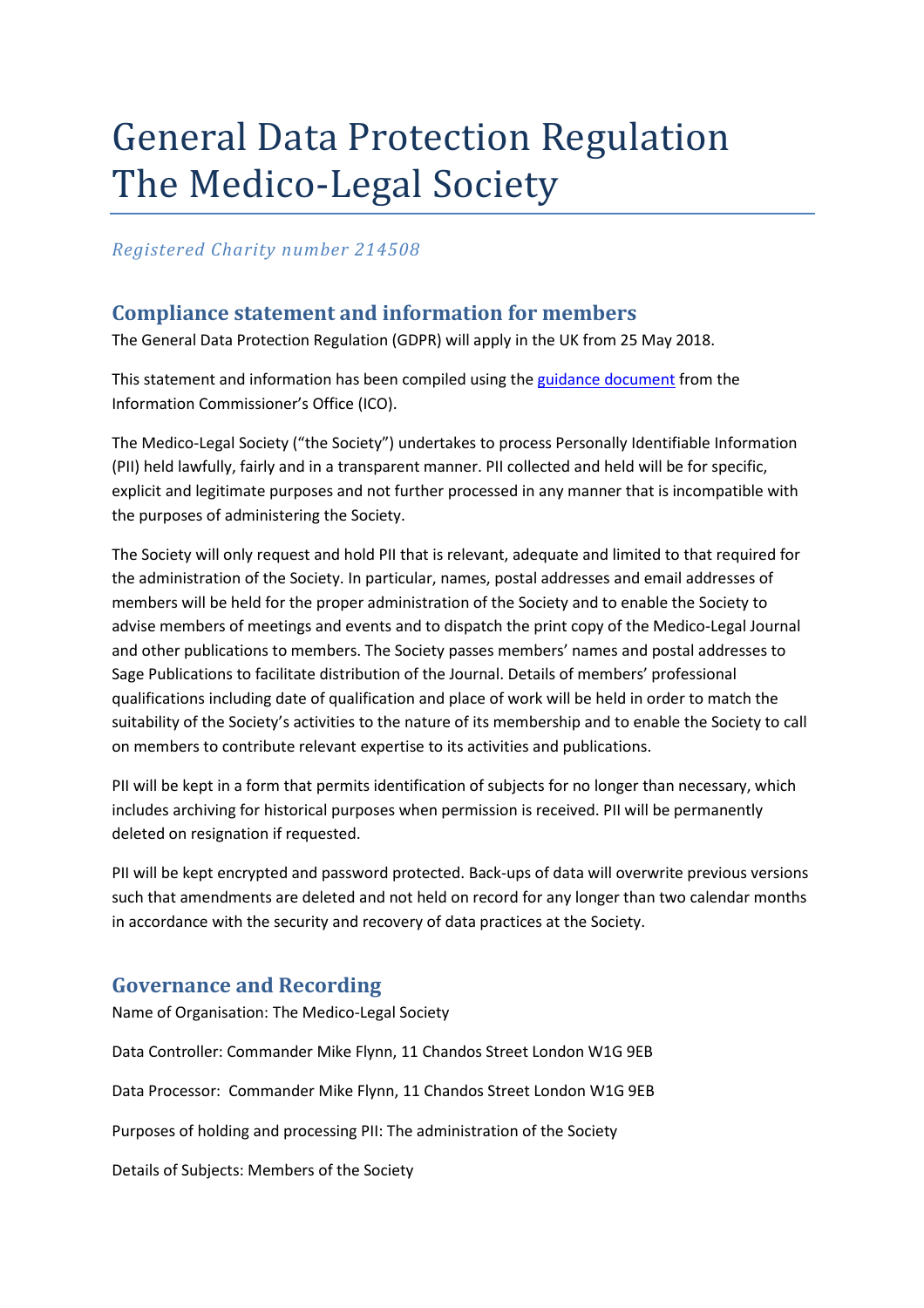Source of PII: Data provided on joining and amendments thereto subsequently notified by members to the Society

Retention Schedules: Whilst membership is live and thereafter for historical records as agreed

## **Lawfulness of Processing**

PII shall only be processed for the business of the administration of the Society, or to comply with a legal obligation and with the consent of the data subject. PII will not be passed to any third party, at home or abroad, without the specific consent of the subject.

## **Right to Object**

Any member may object to the processing of their PII for the administration of the Society on grounds relating to his or her particular situation, although this will make the administration of their membership very much more complex.

Any member may object to their PII being used for historical recording of the Society's activities at any time.

#### **Consent**

PII will not be held by the Society without specific consent, which, from 25 May 2018 will be opt-in only for new members. For current members, by notifying the Society of their names, postal addresses and email addresses members consented to the retention of such data. The Society shall seek the member's consent to the retention of any further data although the right to remove consent, which is applicable to all, will be refreshed at the AGM in June 2018.

## **Data Protection Officer (DPO)**

The Society is not required to appoint a DPO but the Data Controller and the Data Processor can be contacted at 11 Chandos Street Cavendish Square London W1G 9EB.

# **Right to Complain**

Any member may make a formal complaint about the way in which their PII is held or used at any time.

The complaint may be made formally to the Trustees of the Society or to a supervisory authority as advised by the ICO.

# **Right of Access**

Any member may request access to their PII held by the Society and this will be responded to, at the latest, within one month of the request being made although more normally within seven working days.